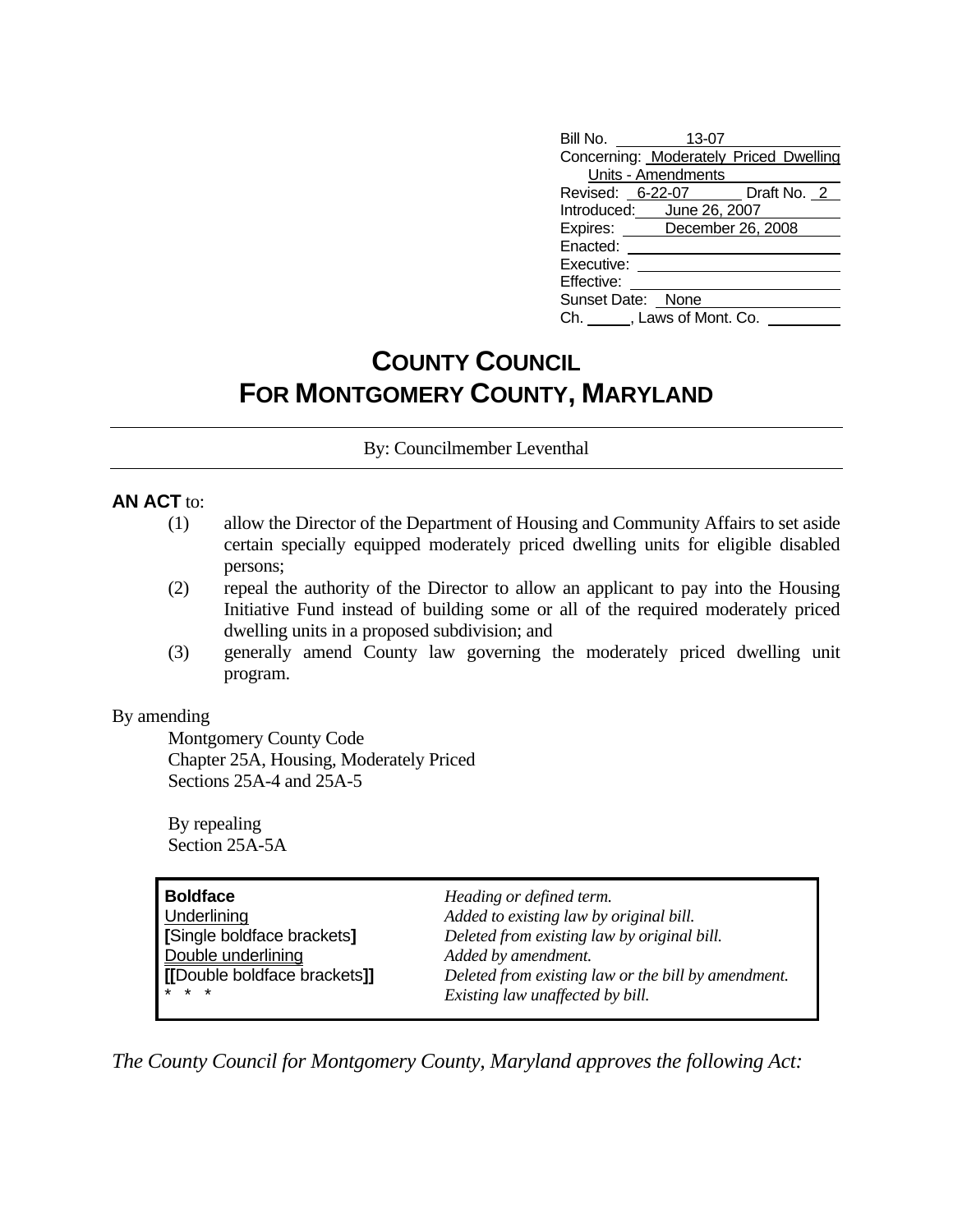# 1 **Sec. 1. Sections 25A-4 and 25A-5 are amended and Section 25A-5A is**

- 2 **repealed as follows:**
- 3 **25A-4. Income and eligibility standards.**  4 (a) The County Executive must set and annually revise standards of 5 eligibility for the MPDU program by regulation. These standards must 6 specify moderate-income levels for varying sizes of households which 7 will qualify a person or household to buy or rent an MPDU. The 8 Executive must set different income eligibility standards for buyers and 9 renters. The Executive may set different income eligibility standards for 10 buyers and renters of higher-cost or age-restricted housing, as defined 11 by regulation. The regulations may also allow the Director to set aside 12 certain units for eligible persons with disabilities if the units are 13 specially equipped for occupancy by disabled persons.  $14$  \* \* \* 15 **25A-5. Requirement to build MPDU's; agreements.**   $16$  \* \* \* \* 17 (e) The Director may approve an MPDU agreement that**[**:**]** 18 **[**(1) allows an applicant to reduce the number of MPDUs in a 19 subdivision only if the agreement meets all requirements of 20 Section 25A-5A; or**]** 21 **[**(2)**]** allows an applicant to build the MPDUs at another location only 22 if the agreement meets all requirements of Section 25A-5B. 23  $\ast$   $\ast$   $\ast$   $\ast$ 24 (m) Nothing in this Chapter prohibits an applicant from voluntarily building
- 25 MPDUs, as calculated under subsection (c), in a development with 26 fewer than 20 dwelling units at one location, and in so doing from 27 qualifying for an optional method of development under Chapter 59. A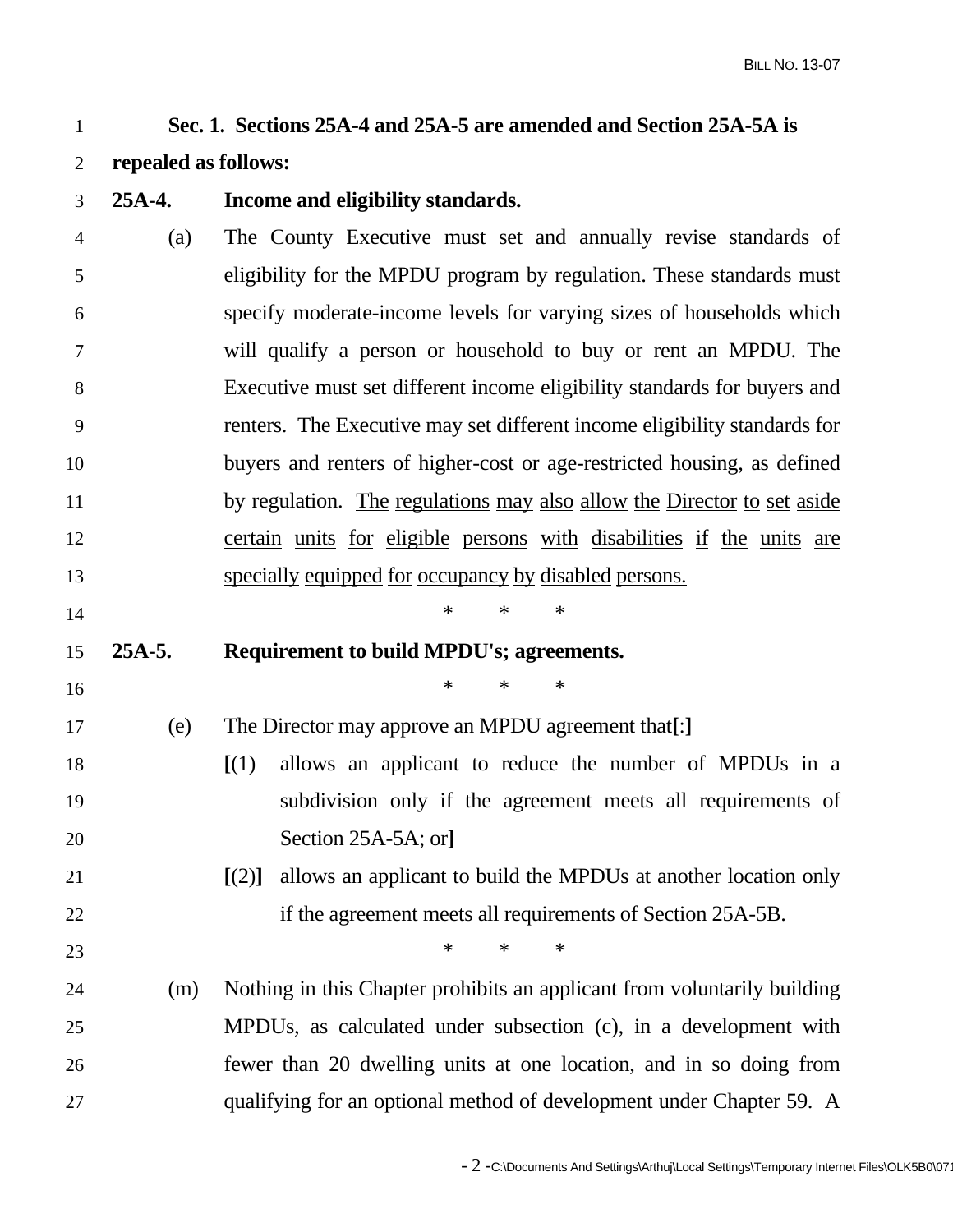28 development with fewer than 20 dwelling units where an applicant 29 voluntarily builds MPDUs must comply with any procedures and 30 development standards that apply to a larger development under this 31 Chapter and Chapter 59. Sections **[**25A-5A,**]** 25A-5B**[**,**]** and 25A-6(b) 32 do not apply to an applicant who voluntarily builds MPDU's under this 33 subsection and in so doing qualifies for an optional method of 34 development.

## 35 **[25A-5A. Alternative payment agreement.**

- 36 (a) The Director may approve an MPDU agreement that allows an 37 applicant, instead of building some or all of the required number of 38 MPDUs in the proposed subdivision, to pay to the Housing Initiative 39 Fund an amount computed under subsection (b), only if an Alternative 40 Review Committee composed of the Director, the Commission's 41 Executive Director, and the Director of Park and Planning, or their 42 respective designees, by majority vote finds that:
- 43 (1) either:
- 44 (A) an indivisible package of services and facilities available to 45 all residents of the proposed subdivision would cost 46 MPDU buyers so much that it is likely to make the 47 MPDUs effectively unaffordable by eligible buyers; or
- 48 (B) environmental constraints at a particular site would render 49 the building of all required MPDUs at that site 50 economically infeasible; and
- 51 (2) the public benefit of additional affordable housing outweighs the 52 value of locating MPDUs in each subdivision throughout the 53 County, and accepting the payment will further the objective of 54 providing a broad range of housing opportunities throughout the